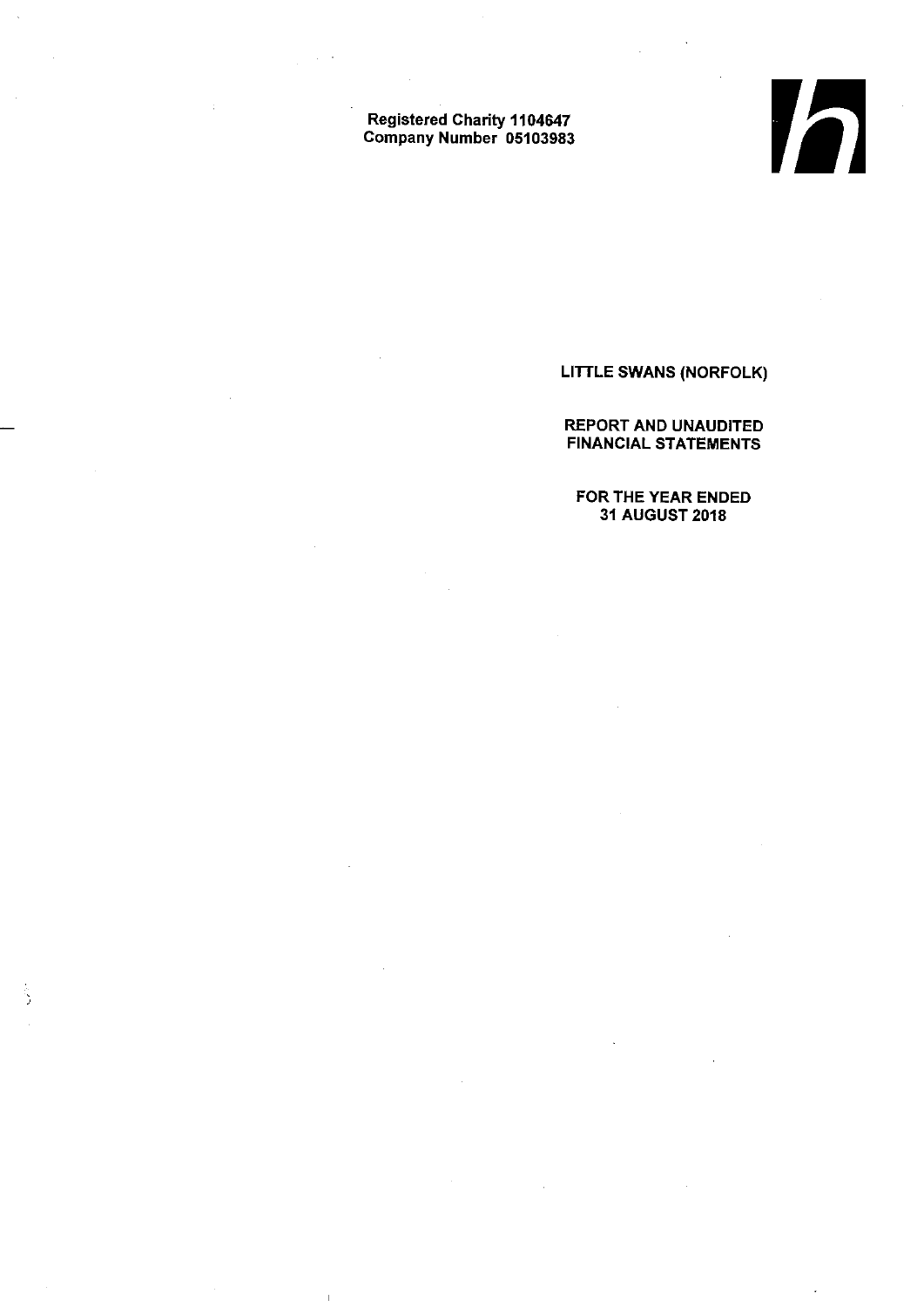# CONTENTS FOR THE FINANCIAL STATEMENTS

# FOR THE YEAR ENDED 31 AUGUST 2018

#### PageCompany Information  $\mathbf{1}$ Report of the Directors  $\overline{2}$ Independent Examiners' Report 3 Income and Expenditure Account  $\overline{4}$ Balance Sheet  $\overline{5}$ Notes to the Financial Statements  $\overline{7}$

Ih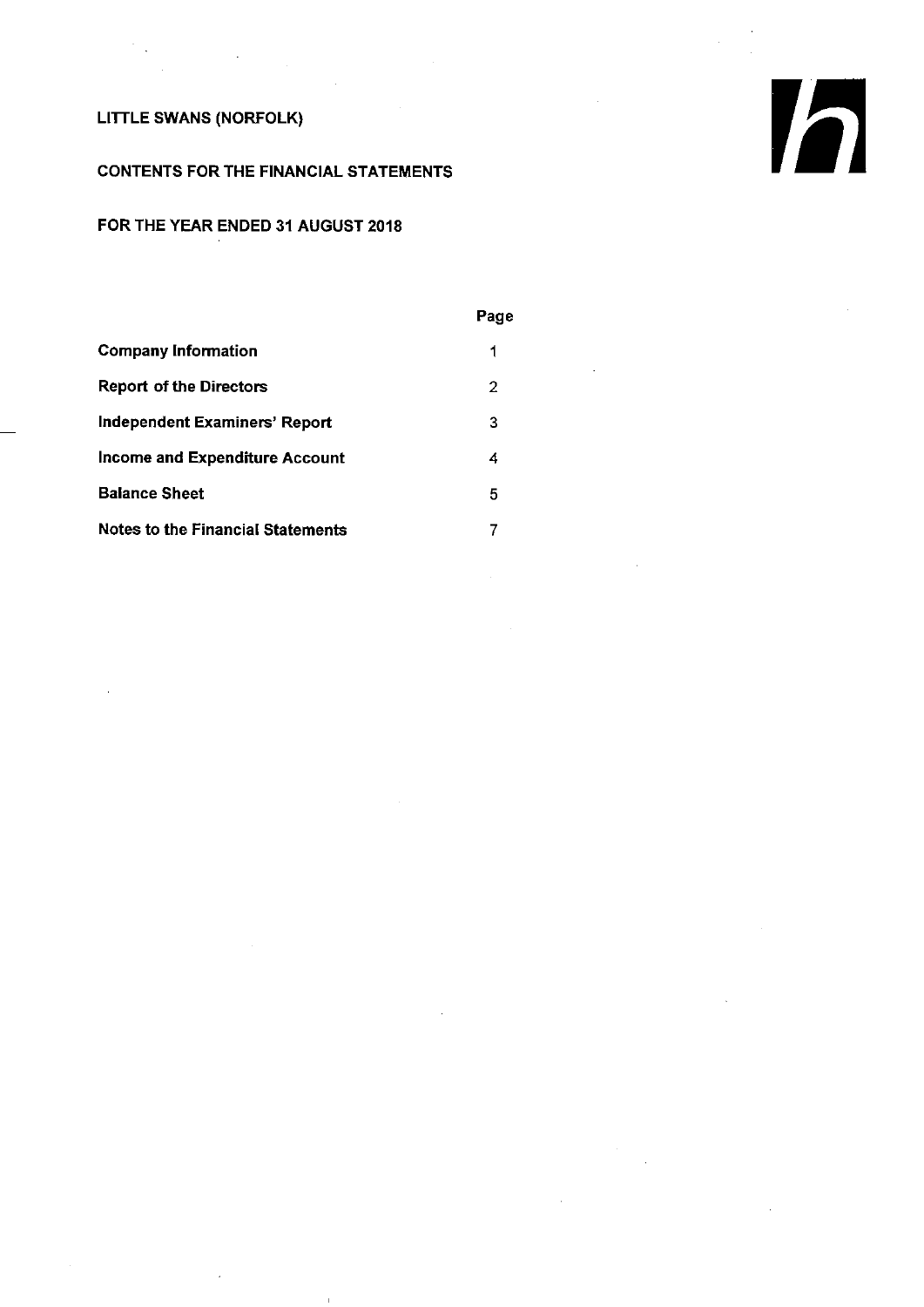# COMPANY INFORMATION

# FOR THE YEAR ENDED 31 AUGUST 2018

| <b>Directors</b>         | <b>KL</b> Aston<br>M Frascogna<br>T Frascogna<br>A Hallworth<br>R Hird<br>D Knox<br>N McAllister<br>G Northall<br>E L Nurse<br>J Woodhouse<br>L Waters<br>C Spencer<br>K Smith | (Resigned 27 April 2016)<br>(Resigned 27 April 2016)<br>(Appointed 9 May 2016)<br>(Resigned 1 November 2016)<br>(Appointed 27 March 2017)<br>(Resigned 30 October 2017)<br>(Resigned 15 June 2016)<br>(Appointed 30 October 2017)<br>(Appointed 30 October 2017) |
|--------------------------|--------------------------------------------------------------------------------------------------------------------------------------------------------------------------------|------------------------------------------------------------------------------------------------------------------------------------------------------------------------------------------------------------------------------------------------------------------|
| <b>Registered Office</b> | 21 Market Place<br>Dereham<br>Norfolk<br><b>NR19 2AX</b>                                                                                                                       |                                                                                                                                                                                                                                                                  |
| <b>Accountants</b>       | Haworth & Co Limited<br>21 Market Place<br>Dereham<br><b>Norfolk</b><br><b>NR19 2AX</b>                                                                                        |                                                                                                                                                                                                                                                                  |
| <b>Bankers</b>           | Lloyds TSB<br>38 Market Place<br>Dereham<br>Norfolk<br>NR19 1BX                                                                                                                |                                                                                                                                                                                                                                                                  |
| <b>Solicitors</b>        | <b>Spire Solicitors LLP</b><br>The Priory<br><b>Church Street</b><br>Dereham<br>Norfolk<br><b>NR19 1DW</b>                                                                     |                                                                                                                                                                                                                                                                  |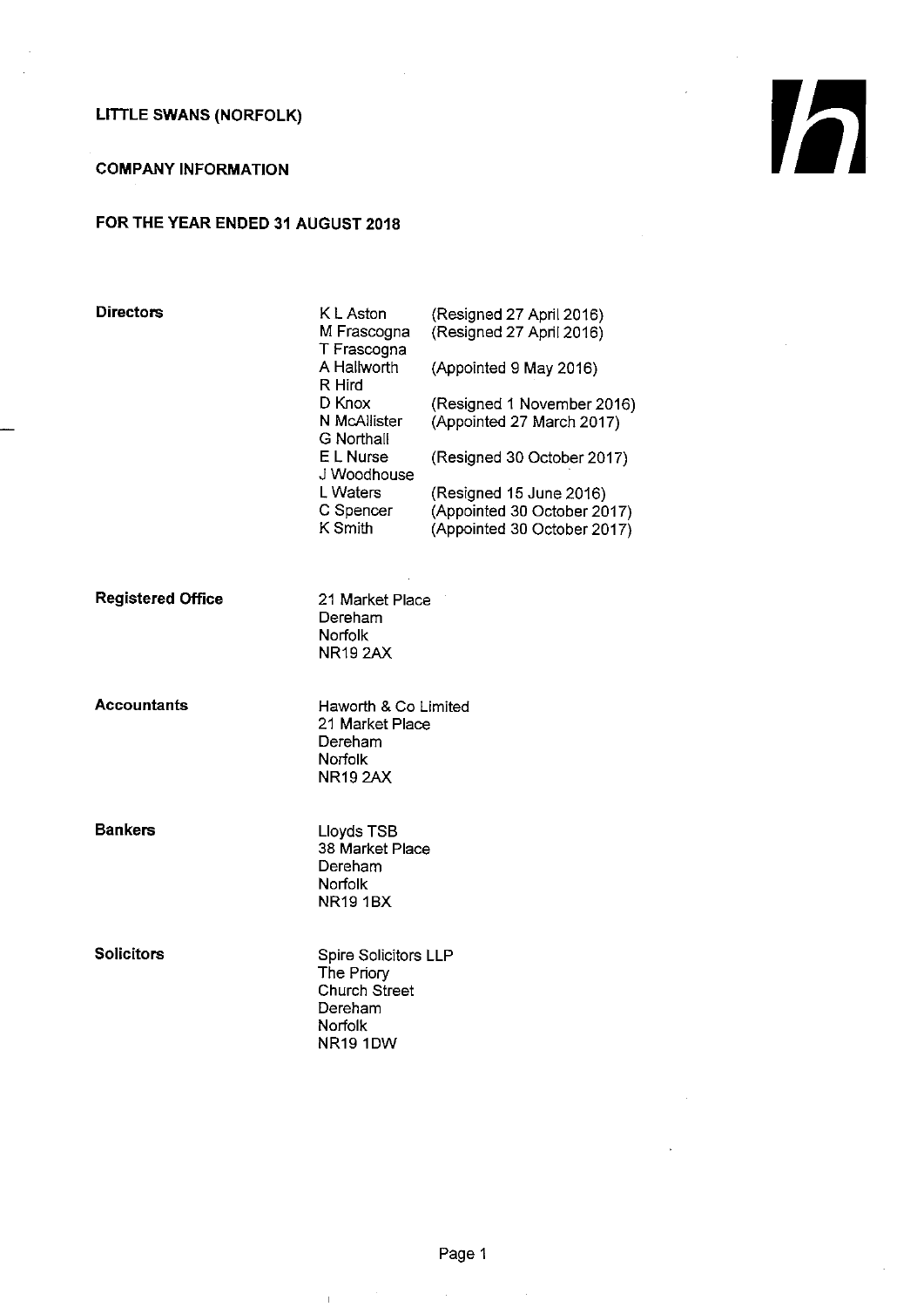

#### REPORT OF THE DIRECTORS

#### FOR THE YEAR ENDED 31 AUGUST 2018

The Directors submit their annual report and the unaudited financial statements for the year ended 31 August 2018. The financial statements comply with the Charities Act 2011, the Companies Act 2006, the Memorandum and Articles of Association, and Accounting and Reporting by Charities: Statement of Recommended Practice applicable to charities preparing their accounts in accordance with the Financial Reporting Standard for Smaller Entities

The charity is a charitable company limited by guarantee and was set up on 16 April 2004. It is governed by a Memorandum and Articles of Association. Its objects are to encourage the development and education of children under statutory school age.

#### Review of Activities

The activities and financial results of the charity are set out in the Income and Expenditure Account on page 4.

#### **Governance**

Company and charity law requires the trustees to prepare financial statements for each financial year which give a true and fair view of the state of affairs of the charity and of the surplus or deficit of the charity for that period. In preparing those financial statements, the trustees have:

- Selected suitable accounting policies and then applied them consistently;
- Made judgements and estimates that are reasonable and prudent  $\bullet$
- Stated whether applicable accounting standards have been followed, subject to any material departures disclosed and explained in the financial statements; and
- Prepared the financial statements on the going concern basis.

The trustees have overall responsibility for ensuring that the charity has appropriate system of controls, financial and otherwise. They are also responsible for keeping proper accounting records which disclose with reasonable accuracy at any time the financial position of the charity and enable them to ensure that the financial statements comply with the Companies Act 2006. They are also responsible for safeguarding the assets of the charity and hence for taking reasonable steps for the prevention and detection of fraud and other irregularities.

The report was approved by the Board on ...  $QC$  of  $QC$  or  $P$  .... and was signed on its behalf by:

Cailan 

Directo

ANISSA HACCUPRAY Name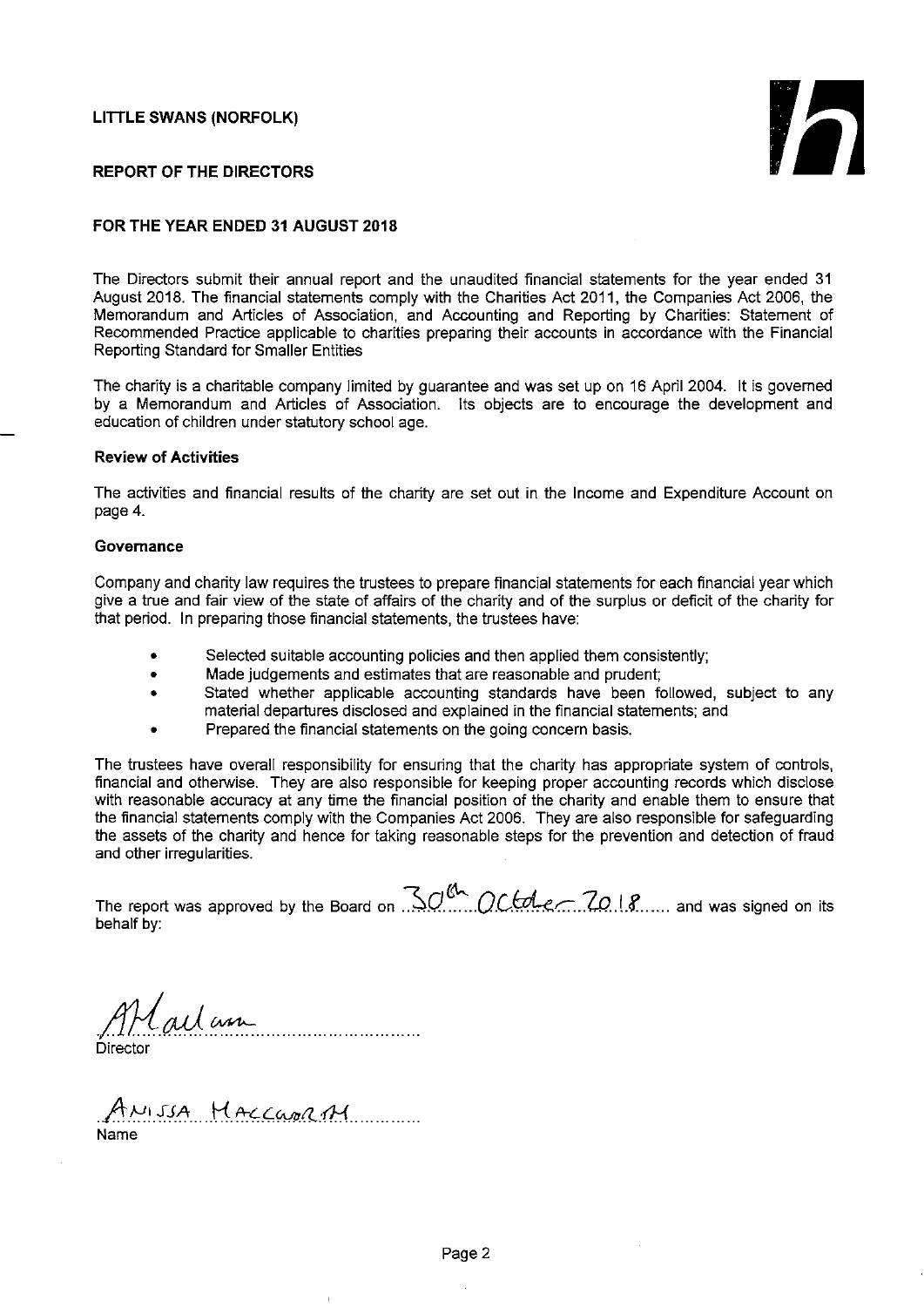h

#### INDEPENDENT EXAMINERS REPORT

## FOR THE YEAR ENDED 31 AUGUST 2018

We report on the accounts to the Directors of Little Swans (Norfolk) for the year ended 31 August 2018, which are set out on pages 4 to 7.

# Respective Responsibilities of Directors and Examiner

The charity's Directors are responsible for the preparation of the accounts. The charity's Directors consider that an audit is not required for this year under section 144(2) of the Charities Act 2011 (the 2011 Act) and that an independent examination is needed.

It is our responsibility to:

- a. Examine the accounts (under section 145 of the 2011 Act);
- b. Follow procedures laid down in the General Directions given by the Charity Commissioners (under section 145(5)(b) of the 2011 Act); and
- c. State whether particular matters have come to our attention.

#### Basis of Independent Examiners Statement

Our examination was carried out in accordance with the General Directions given by the Charity Commission. An examination includes a review of the accounting records kept by the charity and a comparison of the accounts presented with those records. It also includes consideration of any unusual items or disclosures in the accounts, and seeking explanations from you as Directors concerning such matters. The procedures undertaken do not provide all the evidence that would be required in an audit and, consequently, no opinion is given as to whether the accounts present a "true and fair view' and the report is limited to those matters set out in the statement below.

#### Independent Examiners Statement

In connection with our examination, no matter has come to our attention:

- 1. Which gives us reasonable cause to believe that in any material respect the requirements to:
- a) Keep accounting records in accordance with section 386 of the Companies Act 2006; and
- b) Prepare accounts which accord with the accounting records and to comply with the accounting requirements of 396 of the Companies Act 2006 and principles of the Statement of Recommended Practice 'Accounting and Reporting by Charities'.

2. To which, in our opinion, attention should be drawn in order to enable a proper understanding of the accounts to be reached.

In our opinion, no matter has come to our attention in connection with our examination to which attention should be drawn in order to enable a proper understanding of the accounts to be reached.

Haworth & Co Limited 21 Market Place Dereham Norfolk NR19 2AX

 $Date: . .30...C. . .11...20.08$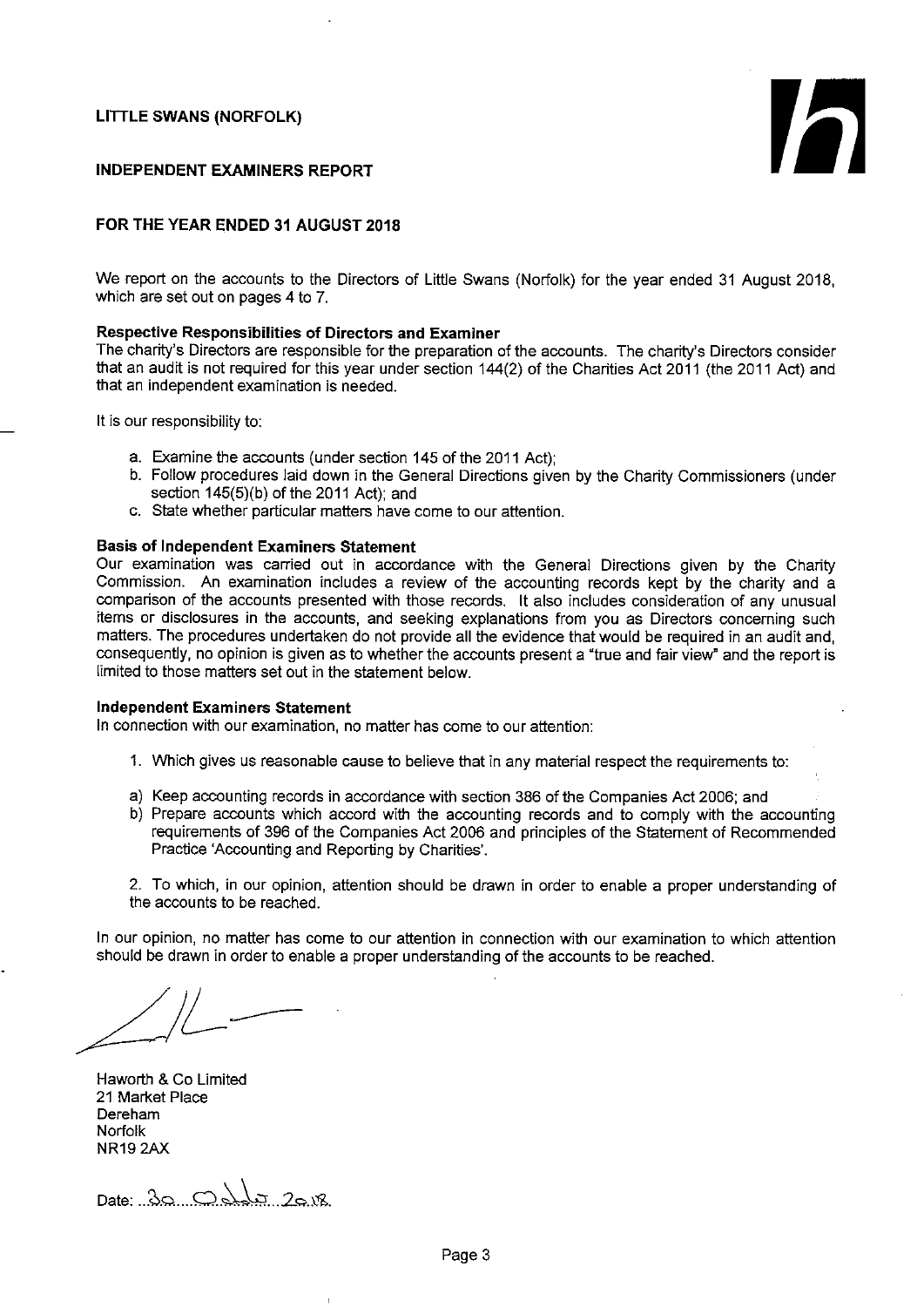# INCOME AND EXPENDITURE ACCOUNT

# FOR THE YEAR ENDED 31 AUGUST 2018

|                                                                                                                                                                                                                                                                                                                                                                                                                       | 2018<br>£                                                                                                                               | 2017<br>£                                                                                                                       |
|-----------------------------------------------------------------------------------------------------------------------------------------------------------------------------------------------------------------------------------------------------------------------------------------------------------------------------------------------------------------------------------------------------------------------|-----------------------------------------------------------------------------------------------------------------------------------------|---------------------------------------------------------------------------------------------------------------------------------|
| <b>INCOME</b><br>Fees<br>Nursery grants<br>Uniform<br>Donations<br><b>Bank interest</b>                                                                                                                                                                                                                                                                                                                               | 7.817<br>83,751<br>111<br>820<br>2                                                                                                      | 13,865<br>55,716<br>52<br>156<br>2                                                                                              |
|                                                                                                                                                                                                                                                                                                                                                                                                                       | 92,501                                                                                                                                  | 69,791                                                                                                                          |
| <b>EXPENDITURE</b><br>Games and equipment<br>Specials and outings<br>Insurance<br>Telephone<br>Postage, printing and stationary<br>Cleaning and refreshments<br>Subscriptions<br>Village Hall rent<br>Staff salaries<br>Employer pension contributions<br>Staff training<br>Uniform (net of stock movement)<br>Miscellaneous<br>Accountancy fees<br>Professional fees<br>Property repairs<br>Transfer to fixed assets | 2.750<br>950<br>776<br>495<br>416<br>1,982<br>728<br>9,669<br>58.453<br>725<br>250<br>1,040<br>172<br>1,050<br>121<br>(3,590)<br>75,987 | 3,743<br>642<br>753<br>238<br>554<br>1,161<br>585<br>8,018<br>55,005<br>364<br>820<br>803<br>168<br>870<br>360<br>165<br>74,249 |
| Net movement in funds                                                                                                                                                                                                                                                                                                                                                                                                 | 16,514                                                                                                                                  | (4, 458)                                                                                                                        |
| Fund as at 1 September 2017                                                                                                                                                                                                                                                                                                                                                                                           | 24,578                                                                                                                                  | 29,036                                                                                                                          |
| Fund carried forward at 31 August 2018                                                                                                                                                                                                                                                                                                                                                                                | 41,092                                                                                                                                  | 24,578                                                                                                                          |

 $\mathbf{I}$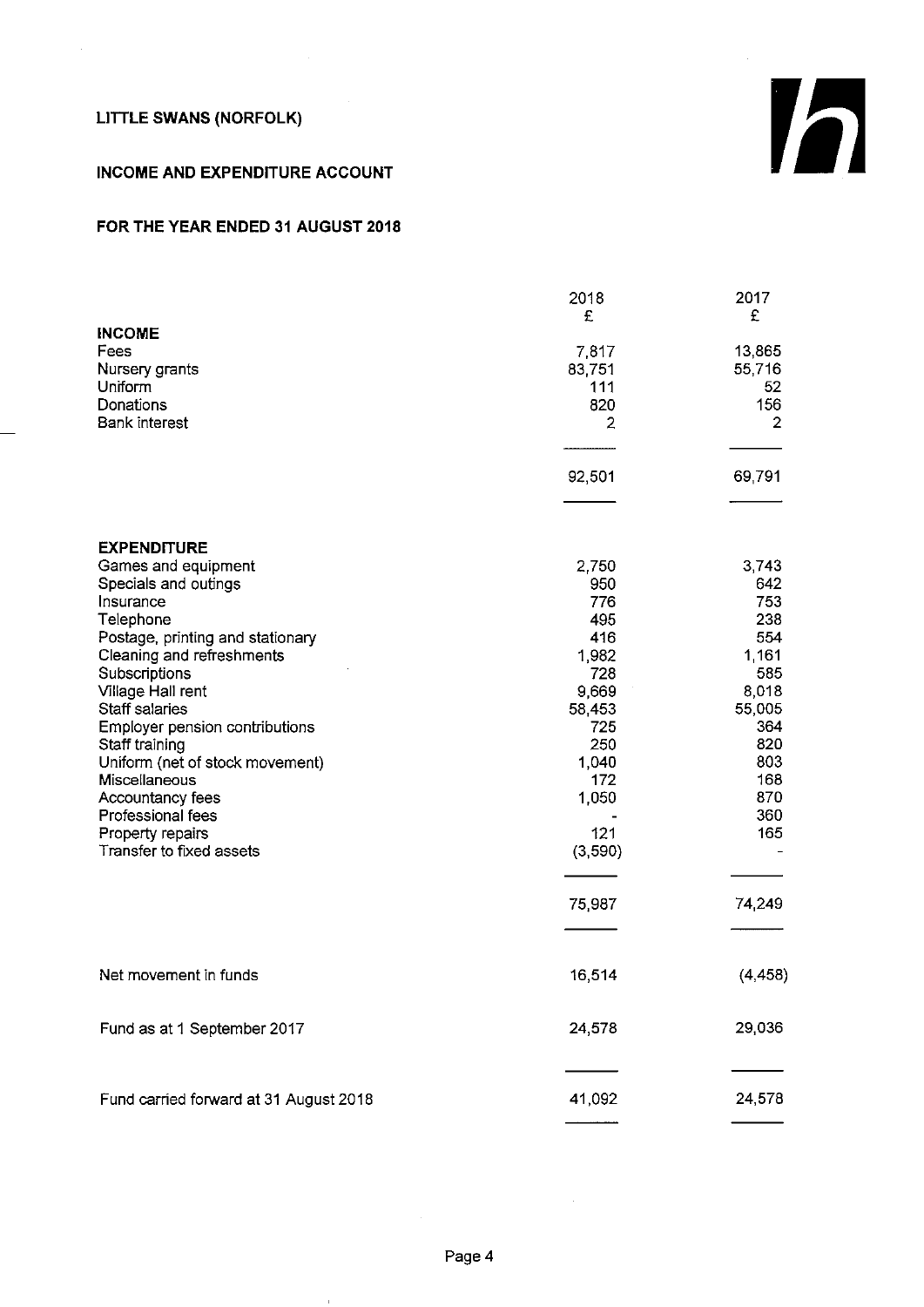# BALANCE SHEET

# 31 AUGUST 2018

| <b>Note</b>    |                       | 2018<br>£ |                     | 2017<br>£ |
|----------------|-----------------------|-----------|---------------------|-----------|
|                |                       | 24,404    |                     | 18,281    |
| $\overline{2}$ | 20<br>1,020<br>27,965 | 29,005    | 40<br>178<br>18,888 | 19,106    |
| 3              |                       | (1,358)   |                     | (772)     |
|                |                       | 52,051    |                     | 36,615    |
|                |                       |           |                     |           |
|                |                       | 41,092    |                     | 24,578    |
| 4              |                       | 10,959    |                     | 12,037    |
|                |                       | 52,051    |                     | 36,615    |
|                |                       |           |                     |           |

h

 $\bar{\rm I}$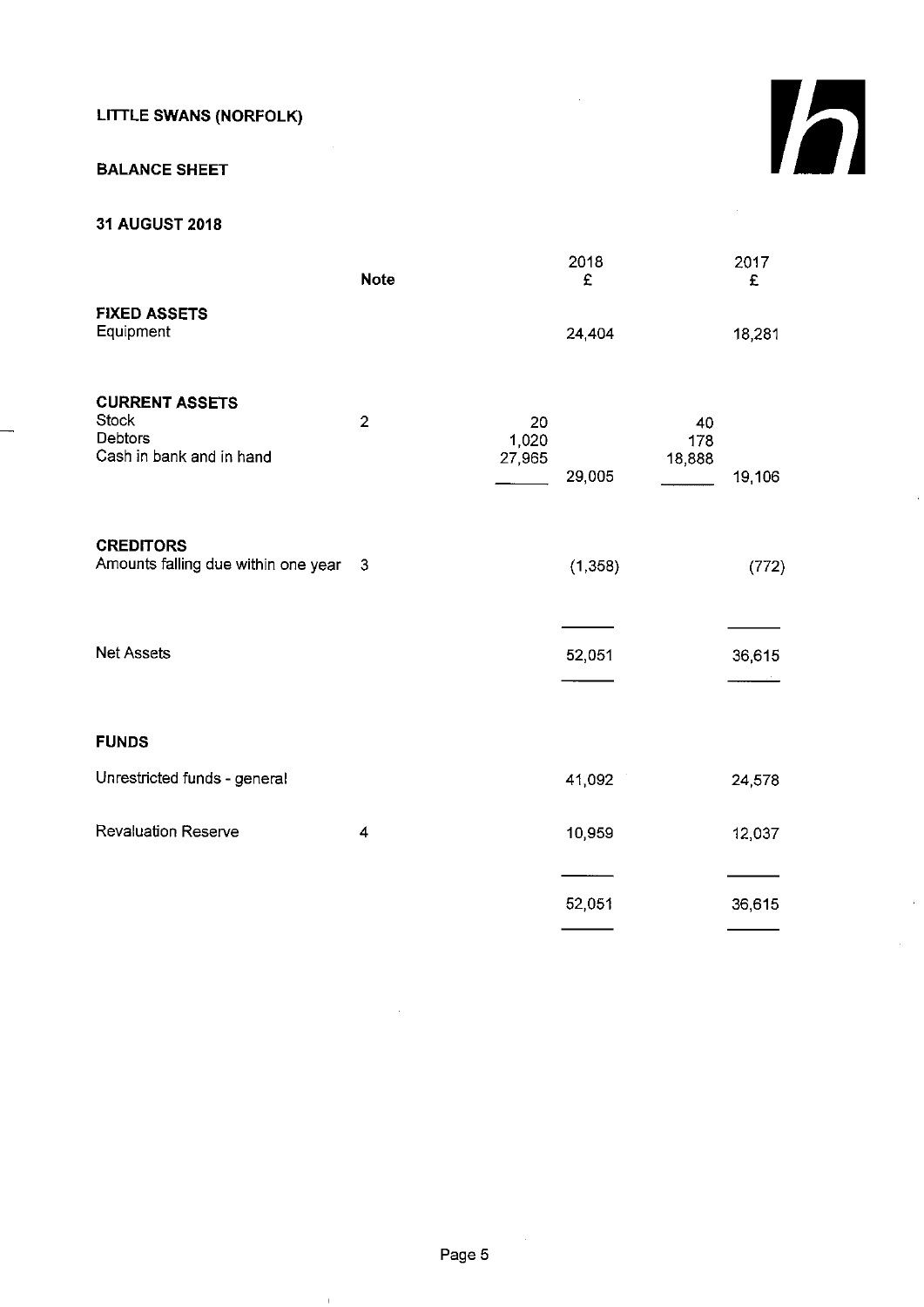

## BALANCE SHEET - CONTINUED

## FOR THE YEAR ENDED 31 AUGUST 2018

The Company is exempt from the requirements relating to preparing audited accounts in accordance with Section 477 of the Companies Act 2006. The members have not required the company to obtain an audit of its accounts for the year in question in accordance with section 476 of the Companies Act 2006.

The directors acknowledge their responsibilities for complying with the requirements of the Companies Act 2006 with respect to accounting records and the preparation of accounts. These accounts have been prepared in accordance with the provisions applicable to companies subject to the small companies' regime.

The financial statements were approved by the Board on  $\sqrt{3}$  OCtoberting 2018....... and were  $300~c$ signed on its behalf by:

Callard **Director** 

ANISCA MACCURRIM Name